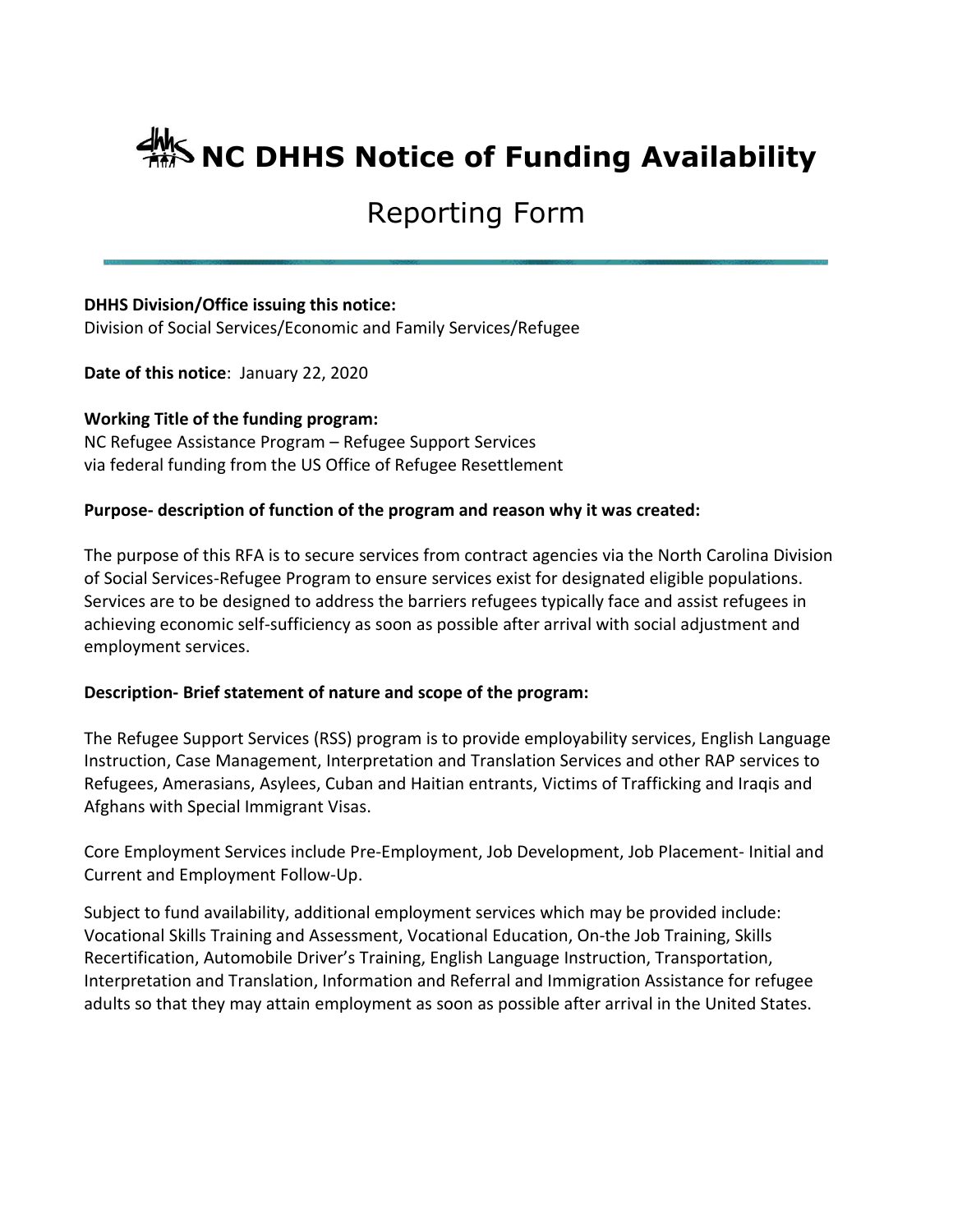#### **Eligibility:**

Applications are invited from public or private non-profit agencies such as refugee, faith-based and community organizations that can provide direct services in accordance with the RSS policies and procedures. The applicant must be a non-profit tax-exempt corporation, so designated by the Internal Revenue Service.

Potential applicants must have the administrative capacity and financial stability to administer the funds if awarded as evidenced by your most recent financial statement/audit. Recipients of funds are expected to have written, established general agency policies.

Private for-profit agencies are excluded from funding.

#### **How to Apply:**

The Request For Application (RFA) may be sent via email with required forms to interested agencies and organizations beginning January 22, 2020.

Any agency or organization that plans to submit an application should send a letter regarding NOTICE OF INTENT prior to submitting the application. The Letter of Intent may either be mailed or sent as an e-mail attachment to Lynne. Little@dhhs.nc.gov and [courtney.mccurdy@dhhs.nc.gov](mailto:courtney.mccurdy@dhhs.nc.gov) no later than 5:00 p.m. on February 3, 2020.

#### **Applications will be submitted**

Applicants will submit an email application.

Faxed applications will not be accepted.

### **The Application deadline is 5:00 p.m. Monday, March 2, 2020**

Nothing may be added to any application after it has been submitted. Eligible applications will then be forwarded to a grant review committee who will review, score and rank the applications

**A Bidder's Workshop** will be held on February 11, 2020 from 10:00 AM to 1:00 PM (EDT). You can RSVP by e-mail to [courtney.mccurdy@dhhs.nc.gov](mailto:courtney.mccurdy@dhhs.nc.gov) by February 4, 2020.

**Interested applicants are encouraged to attend the Bidder's Workshop in person**. The Bidder's Workshop will be held at:

Dix Grill Employee Center (This is the large training room through Dix Grill restaurant) 1101 Cafeteria Lane, Raleigh, NC 27603